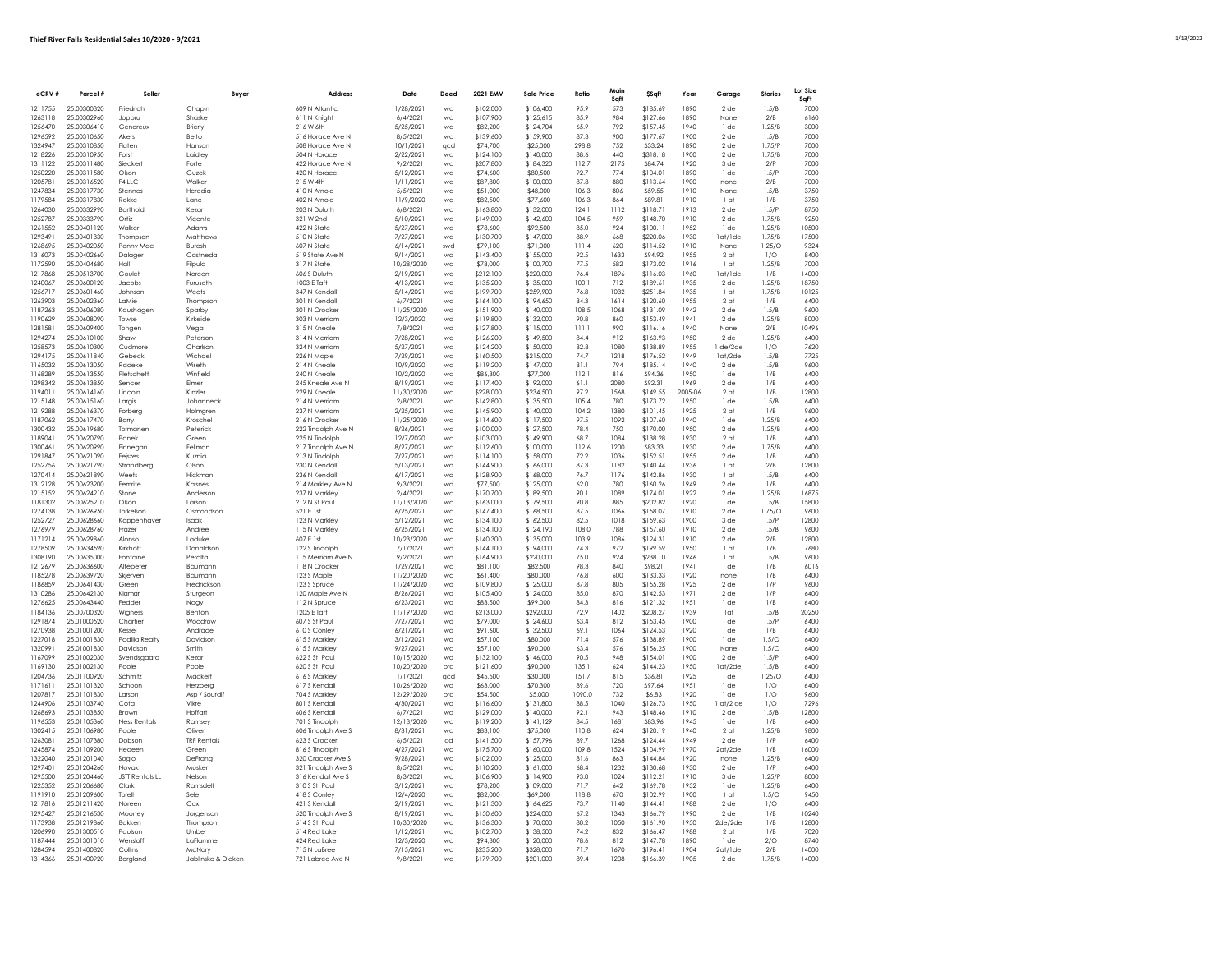| $\sim$<br>the contract of the contract of the |
|-----------------------------------------------|
|-----------------------------------------------|

| eCRV#              | Parcel #                   | Seller                     | Buyer                                      | Address                             | Date                    | Deed        | 2021 EMV               | Sale Price             | Ratio          | Main         | <b>\$Sqft</b>        | Year         | Garage                             | <b>Stories</b> | Lot Size       |
|--------------------|----------------------------|----------------------------|--------------------------------------------|-------------------------------------|-------------------------|-------------|------------------------|------------------------|----------------|--------------|----------------------|--------------|------------------------------------|----------------|----------------|
| 1182538            | 25.01402530                | Looker                     | Inblinske                                  |                                     | 11/16/2020              | wd          | \$96,000               | \$103,000              | 93.2           | Sqft<br>654  | \$157.49             | 1905         | none                               | 1.5/R          | SqFt<br>7000   |
| 1291816            | 25.01403140                | Flynn                      | Kees                                       | 714 N Knight<br>618 N Knight        | 7/15/2021               | wd          | \$122.400              | \$137,800              | 88.8           | 997          | \$138.21             | 1905         | 4 de                               | 1.5/P          | 8960           |
| 1320275            | 25.01501020                | Lian                       | PB & J Investments                         | 718 Horace Ave N                    | 9/27/2021               | wd          | \$69,600               | \$65,000               | 107.1          | 672          | \$96.73              | 1910         | 1 at                               | 1.25/B         | 7560           |
| 1200860            | 25.01501430                | Booth                      | Stanley                                    | 715 N Horace                        | 12/29/2020              | wd          | \$91,800               | \$68,000               | 135.0          | 814          | \$83.54              | 1915         | $2$ de                             | 1.25/B         | 7000           |
| 1263106            | 25.01502840                | Meunier                    | Abercrombie                                | 718 N Duluth                        | 6/2/2021                | wd          | \$144.700              | \$173,900              | 83.2           | 768          | \$226.43             | 1908         | $2$ de                             | 1.5/R          | 7000           |
| 1191420            | 25.01504160                | Noreen                     | Butler                                     | 723 N Arnold                        | 11/28/2020              | wd          | \$85,500               | \$94,500               | 90.5           | 720          | \$131.25             | 1970         | 1 de                               | 1/B            | 7000           |
| 1214313            | 25.01505690                | Bothum                     | Smith                                      | 623 N Knight                        | 2/5/2021                | wd          | \$144,300              | \$160,000              | 90.2           | 898          | \$178.17             | 1905         | 2 <sub>de</sub>                    | 2/B            | 7000           |
| 1208845            | 25.01505790<br>25.01506300 | Roggenbuck                 | Langevin<br>Ann Garrison Supp, Needs Trust | 619 N Knight<br>617 Horace Ave N    | 1/19/2021<br>9/8/2021   | wd          | \$121,600<br>\$120,900 | \$122,000<br>\$167,600 | 99.7           | 1322         | \$92.28              | 1905         | 1 de                               | 1.75/P         | 7000           |
| 1314317<br>1245143 | 25.01506810                | Dicken<br>Walker           | Quirk                                      | 622 N Horace                        | 4/29/2021               | wd<br>wd    | \$98,200               | \$165,900              | 72.1<br>59.2   | 825<br>1170  | \$203.15<br>\$141.79 | 1910<br>1906 | None<br>$2$ de                     | 1.5/B<br>1.5/P | 7000<br>7000   |
| 1278423            | 25.01603980                | Bruggeman                  | Bakken                                     | 712 Red Lake                        | 6/24/2021               | wd          | \$242.600              | \$272,700              | 89.0           | 2056         | \$132.64             | 1968         | 2 <sub>ct</sub>                    | 1/B            | 13050          |
| 1279455            | 25.01700520                | Lion                       | Johnson                                    | 317 E 9th                           | 7/2/2021                | wd          | \$70,800               | \$96,500               | 73.4           | 468          | \$206.20             | 1900         | None                               | 1.5/B          | 7000           |
| 1265286            | 25.01700920                | Joppru                     | Peralta                                    | 908 N Horace                        | 6/9/2021                | wd          | \$96,300               | \$73,500               | 131.0          | 1140         | \$64.47              | 1900         | 1 de                               | 1.5/P          | 7000           |
| 1209160            | 25.01701840                | Landaw                     | Gaffney                                    | 915 N Labree                        | 1/15/2021               | wd          | \$129,200              | \$131,000              | 98.6           | 858          | \$152.68             | 1905         | 2 <sub>de</sub>                    | 1.5/B          | 10500          |
| 1320885            | 25.01702240                | Gaffney                    | Murry                                      | 908 Main Ave N                      | 9/27/2021               | wd          | \$131,900              | \$179,780              | 73.4           | 852          | \$211.01             | 1905         | 2 <sub>de</sub>                    | 1.5/B          | 11200          |
| 1321010            | 25.01702340                | Zeman                      | Dimmen                                     | 910 Main Ave N                      | 9/27/2021               | wd          | \$106,300              | \$100,000              | 106.3          | 905          | \$110.50             | 1940         | 1 de                               | 1.25/B         | 8400           |
| 1290388<br>1198486 | 25.01702640<br>25.01702950 | Sorenson<br><b>Bernier</b> | Clarke<br>Kellev                           | 920 N Main<br>917 N Main            | 7/22/2021<br>12/21/2020 | wd<br>wd    | \$113,100<br>\$92,300  | \$143,560<br>\$111.075 | 78.8<br>83.1   | 880<br>808   | \$163.14<br>\$137.47 | 1934<br>1936 | 1 de<br>1 de                       | 1.25/B<br>1/B  | 7126<br>7000   |
| 1268690            | 25.01703450                | Hinten Prop.               | Cortez                                     | 901 N Main                          | 6/15/2021               | wd          | \$178,300              | \$185,300              | 96.2           | 1492         | \$124.20             | 1938         | 3 <sub>ct</sub>                    | 1.25/B         | <b>7000</b>    |
| 1294248            | 25.01707380                | Jensen                     | Cieklinski                                 | 915 N Arnold                        | 7/29/2021               | wd          | \$144,400              | \$180,800              | 79.9           | 1560         | \$115.90             | 1953         | 1at/2de                            | 1/O            | 8750           |
| 1187475            | 25.01709710                | Numedahl                   | Wensloft                                   | 803 N Knight                        | 12/3/2020               | wd          | \$129,100              | \$170,000              | 75.9           | 862          | \$197.22             | 1915         | 1 de                               | 1.5/B          | 7000           |
| 1297409            | 25.01714250                | Hoffard                    | Loveiov                                    | 810 Horace Ave N                    | 8/5/2021                | wd          | \$67,200               | \$113,000              | 59.5           | 568          | \$198.94             | 1930         | $2$ de                             | 1/R            | 7000           |
| 1203497            | 25.01901820                | Rolandson                  | Tvdlacka                                   | 109 W Greenwood                     | 12/31/2020              | wd          | \$158,000              | \$146,000              | 108.2          | 1288         | \$113.35             | 1956         | 3 <sub>de</sub>                    | 1/B            | 32826          |
| 1208851            | 25.01902220                | Maurstad                   | Newell                                     | 829 S Columbia                      | 1/19/2021               | wd          | \$72,100               | \$60,000               | 120.2          | 968          | \$61.98              | 1934         | 1 de                               | 1/0            | 12330          |
| 1287317<br>1290391 | 25.02001920                | Johnson                    | Beito                                      | 821 W 6th                           | 7/19/2021               | wd          | \$72,200<br>\$135,600  | \$107,780<br>\$167,500 | 67.0           | 1076<br>1008 | \$100.17             | 1940<br>1978 | $2$ de                             | 1/O<br>1/R     | 10500<br>10046 |
| 1215992            | 25.02008100<br>25.02100810 | Christiansen<br>Muzzy      | Farrell<br>Fogarty                         | 813 N Gleason<br>1014 N Knight      | 7/22/2021<br>2/12/2021  | wd<br>wd    | \$139,800              | \$147,000              | 81.0<br>95.1   | 834          | \$166.17<br>\$176.26 | 1938         | 1 de<br>1 <sub>de</sub>            | $1.25$ /B      | 7000           |
| 1185903            | 25.02203800                | Johnson                    | Jacobson                                   | 1115 N LaBree                       | 11/23/2020              | wd          | \$44,300               | \$10,000               | 443.0          | 858          | \$11.66              | 1900         | lat/lde                            | 1/B            | 10500          |
| 1221237            | 25.02205700                | Huewe                      | Stenvik                                    | 1014 N Horace                       | 2/25/2021               | wd          | \$83,400               | \$115,000              | 72.5           | 708          | \$162.43             | 1916         | lat                                | 1.25/P         | 19250          |
| 1169829            | 25.02300720                | Bergman                    | Poissant                                   | 1311 N Duluth                       | 10/21/2020              | wd          | \$206,800              | \$189,900              | 108.9          | 1286         | \$147.67             | 1973         | 2 <sub>ct</sub>                    | Split          | 14840          |
| 1253228            | 25.02301220                | Fynboh                     | Johnson                                    | 1301 N Duluth                       | 5/13/2021               | wd          | \$80,400               | \$122,000              | 65.9           | 744          | \$163.98             | 1945         | 1 at                               | 1/O            | 9580           |
| 1253153            | 25.02302530                | Stone                      | Sampson                                    | 1305 N Arnold                       | 5/17/2021               | wd          | \$137.300              | \$164,900              | 83.3           | 1324         | \$124.55             | 1962         | 1 at                               | 1/O            | 11340          |
| 1224467            | 25.02400210                | Carrington Mort.           | Dynamic Prop.                              | 308 S State                         | 2/18/2021               | swd         | \$103,000              | \$81,100               | 127.0          | 729          | \$111.25             | 1939         | $2$ de                             | 1.25/B         | 7000           |
| 1199774            | 25.02601010                | Kavser                     | Famlof                                     | 314 S Maple                         | 12/29/2020              | wd          | \$155,900              | \$169,000              | 92.2           | 1246<br>1344 | \$135.63             | 1955<br>1955 | 2 <sub>de</sub>                    | 1/B            | 7680<br>10368  |
| 1235150<br>1284752 | 25.02601610<br>25.02602120 | Samuelson<br>Mozinski      | Samuelson<br>Forst                         | 206 S Maple<br>301 S Maple          | 4/8/2021<br>7/13/2021   | prd<br>wd   | \$140,900<br>\$142.200 | \$80,000<br>\$134,444  | 176.1<br>105.8 | 1112         | \$59.52<br>\$120.90  | 1954         | 2 <sub>ct</sub><br>1 de            | 1/B<br>1/B     | 7680           |
| 1266964            | 25.02603930                | Van Englenburg             | Kerssen                                    | 315 S Kneale                        | 6/14/2021               | wd          | \$100,200              | \$130,000              | 77.1           | 832          | \$156.25             | 1956         | 1at/1de                            | 1/B            | 7680           |
| 1166176            | 25.02605040                | Thompson                   | Narlock                                    | 415 S Kneale                        | 10/20/2020              | wd          | \$122,900              | \$130,000              | 94.5           | 936          | \$138.89             | 1956         | 1 <sub>ct</sub>                    | 1/B            | 7680           |
| 1263874            | 25.02607250                | Vacura                     | Hermanson                                  | 445 S Maple                         | 6/8/2021                | wd          | \$144,500              | \$162,900              | 88.7           | 1127         | \$144.54             | 1958         | 1 de                               | 1/B            | 7680           |
| 1302124            | 25.02607550                | Johnson Rev Trust          | Collins                                    | 515 Maple Ave S                     | 8/17/2021               | $\dagger$ d | \$147.900              | \$190,000              | 77.8           | 1080         | \$175.93             | 1961         | 2de                                | 1/B            | 7680           |
| 1270592            | 25.02607850                | Nelson                     | Altepeter                                  | 1221 E Nora                         | 6/16/2021               | wd          | \$155,800              | \$216,000              | 72.1           | 1134         | \$190.48             | 1965         | 2 <sub>ct</sub>                    | 1/B            | 7680           |
| 1315219<br>1205559 | 25.02609260<br>25.02801330 | Rhen<br>Hallina            | Rhen<br>Tvedt                              | 425 Spruce Ave S<br>511 S Chippewa  | 9/14/2021<br>1/8/2021   | wd<br>wd    | \$156,800<br>\$89,600  | \$130,000<br>\$122,000 | 120.6<br>73.4  | 1144<br>912  | \$113.64<br>\$133.77 | 1969<br>1958 | $2$ de<br>1 <sub>ct</sub>          | 1/B<br>1/0     | 7680<br>9600   |
| 1296186            | 25.02900310                | Olsen                      | Holloway                                   | 620 Crocker Ave S                   | 8/4/2021                | wd          | \$119,500              | \$130,100              | 91.9           | 1056         | \$123.20             | 1970         | $2$ de                             | 1/B            | 9600           |
| 1232454            | 25.02900610                | <b>HUD</b>                 | A.D.J. Prop                                | 602 S Crocker                       | 3/30/2021               | wd          | \$137,500              | \$71,500               | 192.3          | 1204         | \$59.39              | 1968         | 2 de                               | 1/B            | 6946           |
| 1173120            | 25.03103200                | Halvorson                  | Hoover                                     | 1113/1115 N Duluth                  | 10/28/2020              | wd          | \$181,600              | \$195,000              | 93.1           | 1844         | \$105.75             | 1969         | $2$ at/ $2$ de                     | 1/0            | 16800          |
| 1172066            | 25.03103500                | Vecchiarelli               | Sabol                                      | 1112 N Duluth                       | 10/30/2020              | wd          | \$69,800               | \$85,184               | 81.9           | 786          | \$108.38             | 1935         | 1 de                               | 1.25/F         | 7000           |
| 1274846<br>1167216 | 25.03105100<br>25.03200310 | Anderson<br>Johnson        | <b>KADS Properties</b><br>Svendsgaard      | 1209 N Knight<br>728 S Crocker      | 6/18/2021<br>10/15/2020 | wd<br>wd    | \$79,900<br>\$166,100  | \$76,950<br>\$216,310  | 103.8<br>76.8  | 790<br>1754  | \$97.41<br>\$123.32  | 1950<br>1967 | 1 de<br>2 <sub>ct</sub>            | 1/B<br>Split   | 7000<br>7680   |
| 1164402            | 25.03200610                | Larson                     | Jacobs                                     | 806 S Crocker                       | 10/9/2020               | wd          | \$194.300              | \$211,500              | 91.9           | 1204         | \$175.66             | 1969         | 2 <sub>at</sub>                    | Split          | 8950           |
| 1169678            | 25.03304129                | NWMNHCoop                  | Troianowski                                | 828 Alice                           | 10/26/2020              | wd          | \$209,200              | \$254,000              | 82.4           | 1136         | \$223.59             | 2020         | 2 <sub>ct</sub>                    | 1/R            | 10500          |
| 1240404            | 25.03305530                | Erickson                   | Cox                                        | 102 Circle                          | 4/8/2021                | wd          | \$222.400              | \$254,000              | 87.6           | 1612         | \$157.57             | 1973         | 2 <sub>ct</sub>                    | 1/B            | 15200          |
| 1314190<br>1315156 | 25.03400310<br>25.03700110 | DeBoer<br>Van Elsbera      | Momerak<br>Johnson                         | 1605 Nottingham<br>301 Cardinal Ave | 9/10/2021<br>9/14/2021  | wd<br>wd    | \$265,600<br>\$234,500 | \$310,000<br>\$290,000 | 85.7<br>80.9   | 1673<br>1669 | \$185.30<br>\$173.76 | 1977<br>1994 | 2 <sub>ct</sub><br>1 <sub>ct</sub> | 1/B<br>1/B     | 25900<br>18240 |
| 1288125            | 25.03700410                | Klopp                      | Sorenson                                   | 307 Cardinal                        | 7/22/2021               | prd         | \$163,200              | \$175,000              | 93.3           | 892          | \$196.19             | 1977         | 2 <sub>ct</sub>                    | Split          | 16000          |
| 1279287            | 25.03801210                | Sorgaard                   | Myers                                      | 1227 Edgewood                       | 6/30/2021               | wd          | \$204,600              | \$230,000              | 89.0           | 1360         | \$169.12             | 1973         | 2 <sub>ct</sub>                    | 1/B            | 15000          |
| 1165532            | 25.03804050                | Mogen                      | Reuter                                     | 111 Kenwood                         | 10/14/2020              | wd          | \$221,800              | \$233,000              | 95.2           | 1264         | \$184.34             | 1970         | 1 <sub>ct</sub>                    | Split          | 16152          |
| 1167299            | 25.03804550                | Subedi                     | Foster                                     | 108 Kenwood                         | 10/15/2020              | wd          | \$223.600              | \$216,500              | 103.3          | 1396         | \$155.09             | 1977         | 2 <sub>ct</sub>                    | 2/0.1/B        | 16327          |
| 1320109<br>1302219 | 25.03804850<br>25.03804950 | Bourne<br>Lunke            | Hamad<br>Vichaikul                         | 102 Kenwood Ct<br>101 Kenwood Ct    | 9/27/2021<br>8/26/2021  | wd<br>wd    | \$340,200<br>\$248.700 | \$420,000<br>\$300,000 | 81.0<br>82.9   | 3142<br>1440 | \$133.67<br>\$208.33 | 1981<br>1972 | 2 <sub>ct</sub><br>2 <sub>ct</sub> | 1.5/O<br>2/B   | 24509<br>19344 |
| 1172630            | 25.04001110                | Rosebery                   | Rosebery                                   | 109 Belleville                      | 10/28/2020              | wd          | \$144.200              | \$155,000              | 93.0           | 1092         | \$141.94             | 1976         | 1 <sub>ct</sub>                    | 1/B            | 10500          |
| 1313908            | 25.04100110                | <b>IFff</b>                | Castillon                                  | 324 Sherwood Ave S                  | 9/9/2021                | wd          | \$276.100              | \$338,500              | 81.6           | 2676         | \$126.49             | 1960         | $2$ de                             | 1/B            | 124488         |
| 1250119            | 25.04600950                | Hicks                      | Bowen                                      | 123 N Oak                           | 4/6/2021                | $_{\rm cd}$ | \$43,300               | \$40,600               | 106.7          | 630          | \$64.44              | 1910         | 2 <sub>de</sub>                    | 1/O            | 17000          |
| 1165149<br>1270280 | 25.04601250<br>25.04700800 | Sorenson<br>Carlson        | Sanden<br>Guinar                           | 129 N Oak<br>1300 Centennial        | 10/12/2020<br>6/17/2021 | wd<br>wd    | \$121,000<br>\$301,700 | \$91,000<br>\$360,000  | 133.0<br>83.8  | 1196<br>2712 | \$76.09<br>\$132.74  | 1930<br>1970 | 1 at                               | 1.25/B<br>1/O  | 27000<br>44000 |
| 1290389            | 25.04702400                | Siobera                    | Siaurdson                                  | 1501 Cartway                        | 7/22/2021               | wd          | \$258,800              | \$279,900              | 92.5           | 1330         | \$210.45             | 2005         | 2 <sub>ct</sub><br>2 <sub>ct</sub> | 2/O            | 15400          |
| 1316180            | 25.04703000                | Abrahamson                 | Fisher                                     | 1510 Cartway Dr                     | 9/28/2021               | wd          | \$243.200              | \$299,000              | 81.3           | 1372         | \$217.93             | 1930         | 4 de                               | 1.5/B          | 63000          |
| 1313790            | 25.04801600                | Lowell                     | Hurst                                      | 1219 Rverdale Drive                 | 8/31/2021               | cd          | \$27,500               | \$15,000               | 183.3          | 904          | \$16.59              | 1971         | None                               | 1/O            | 10660          |
| 1182603            | 25.04801800                | Nagy                       | Cortez                                     | 1215 Riverdale                      | 11/16/2020              | wd          | \$40,900               | \$35,000               | 116.9          | 1216         | \$28.78              | 1987         | none                               | MH             | 9486           |
| 1165598            | 25.04902120                | Elliot                     | MacDonald                                  | 1012 Somerset                       | 10/14/2020              | wd          | \$345,900              | \$367,900              | 94.0           | 2388         | \$154.06             | 1995         | 3at/2de                            | 2/B            | 17593          |
| 1293263            | 25.05500410                | Beitel                     | Feiszes                                    | 1202 Greenhill                      | 7/27/2021               | wd          | \$204,900              | \$221,000              | 92.7           | 1248         | \$177.08             | 1976         | $2$ de                             | 1/B            | 16800          |
| 1260122            | 25.05902200                | Jacobson                   | Moran                                      | 1007 N Elizabeth                    | 5/28/2021               | wd          | \$146,600              | \$155,000              | 94.6           | 1312         | \$118.14             | 1979         | 2 <sub>ct</sub>                    | 1/B            | 26600          |
| 1274534<br>1194245 | 25.05902501<br>25.05902600 | Altepeter<br>Stokke        | Swanson<br>Sorenson                        | 607 F 10th<br>1024 N Dewey          | 6/25/2021<br>12/4/2020  | wd<br>wd    | \$59,700<br>\$39,700   | \$78,000<br>\$40,000   | 76.5<br>99.3   | 680<br>768   | \$114.71<br>\$52.08  | 1890<br>1890 | None<br>2de                        | 1/B<br>1.75/E  | 7350<br>7050   |
| 1306886            | 25.06100210                | Maloney                    | Kappes                                     | 713 E 11th                          | 9/23/2021               | wd          | \$159,800              | \$179,000              | 89.3           | 938          | \$190.83             | 1930         | $2$ de                             | 1/B            | 17700          |
| 1293558            | 25.06201700                | Bergeron                   | Coffman                                    | 101 Appletree                       | 7/29/2021               | wd          | \$318,300              | \$349,900              | 91.0           | 1896         | \$184.55             | 1995         | $2$ at/ $2$ de                     | 2/O            | 44269          |
| 1293901            | 25.06202300                | Meier                      | Heine                                      | 116 Appletree                       | 7/27/2021               | wd          | \$226,300              | \$244,000              | 92.7           | 1206         | \$202.32             | 1977         | $2$ at/ $2$ de                     | split          | 21.597         |
| 1287984            | 25.06202700                | Allen                      | Lagerstrom                                 | 413 Evergreen                       | 7/20/2021               | wd          | \$164.200              | \$199,000              | 82.5           | 936          | \$212.61             | 1978         | 2 <sub>de</sub>                    | Split          | 14276          |
| 1286278            | 25.06203600                | Larson                     | Johnson                                    | 121 Willow Rd                       | 7/19/2021               | wd          | \$59,900               | \$84,000               | 71.3           | 1216         | \$69.08              | 1999         | None                               | MH             | 8255           |
| 1176533            | 25.06205200                | Wilde                      | Porter                                     | 208 Willow Dr                       | 10/30/2020              | wd          | \$156,300              | \$215,000              | 72.7           | 1388         | \$154.90             | 2019/20      | 2 <sub>at</sub>                    | 1/O            | 11352          |
| 1302071            | 25.06206000                | Schill                     | Hutchinson                                 | 130 Willow Road                     | 8/19/2021               | wd          | \$87,300               | \$135,000              | 64.7           | 1952         | \$69.16              | 1981         | 2 de                               | 1/O            | 11176          |
| 1263084<br>1221976 | 25.06403641<br>25.06403741 | May<br>Shetler             | <b>TRF Rentals</b><br>Woods                | 912 S Spruce<br>916 S. Spruce       | 6/5/2021<br>2/25/2021   | cd<br>wd    | \$133,500<br>\$102.000 | \$144.656<br>\$126,500 | 92.3<br>80.6   | 864<br>896   | \$167.43<br>\$141.18 | 1979<br>1979 | 2 <sub>de</sub><br>1 de            | Split<br>Split | 6906<br>6467   |
| 1240576            | 25.06403940                | <b>Woods</b>               | LaSalle                                    | 928 S Spruce                        | 4/22/2021               | wd          | \$240,400              | \$270,000              | 89.0           | 1400         | \$192.86             | 2005         | 2 <sub>at</sub>                    | 1/B            | 13708          |
|                    |                            |                            |                                            |                                     |                         |             |                        |                        |                |              |                      |              |                                    |                |                |